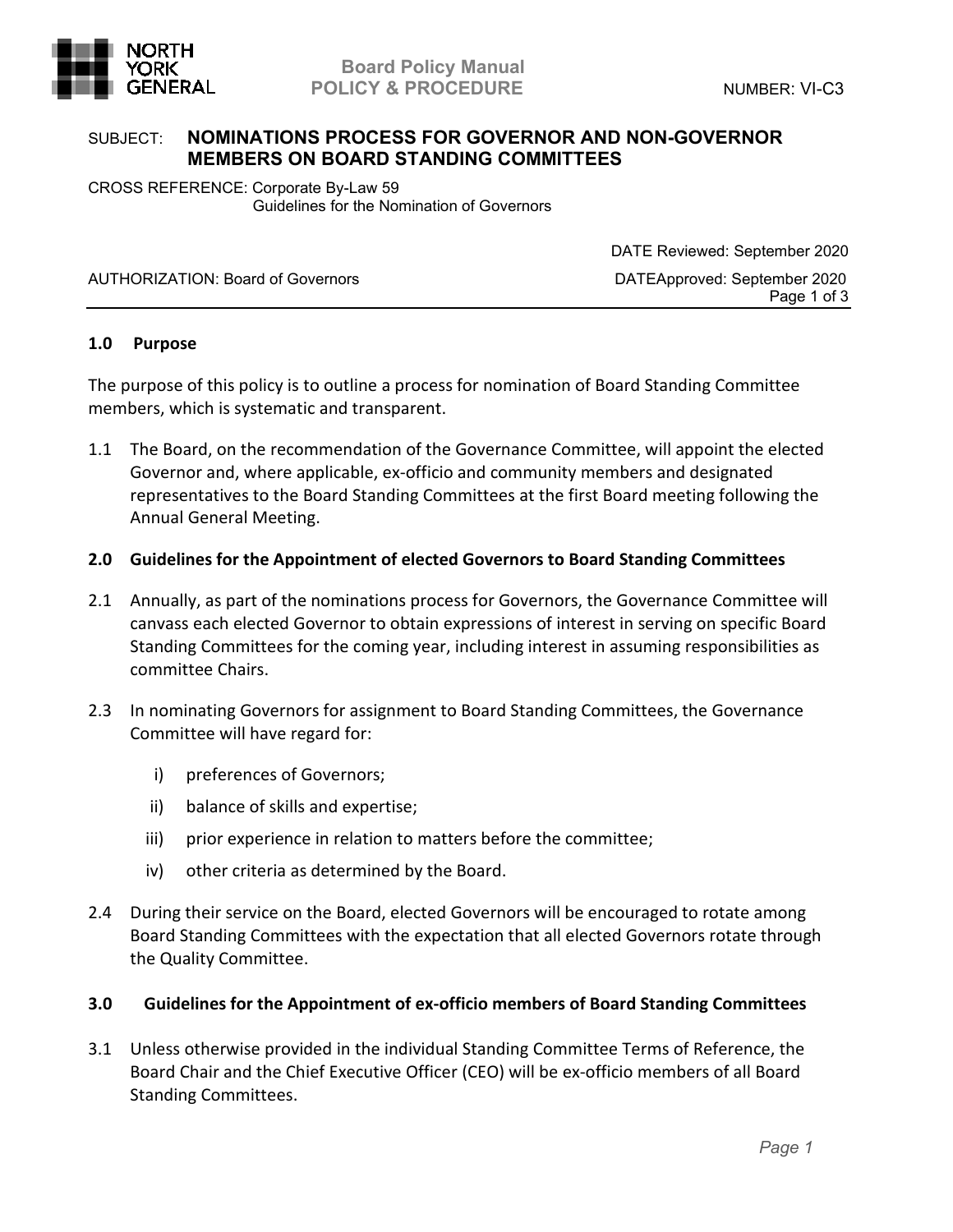

## **Board Policy Manual GENERAL** POLICY & PROCEDURE **And SENERAL** MUMBER: VI-C3

# SUBJECT: **NOMINATIONS PROCESS FOR GOVERNOR AND NON-GOVERNOR MEMBERS ON BOARD STANDING COMMITTEES**

CROSS REFERENCE: Corporate By-Law 59 Guidelines for the Nomination of Governors

AUTHORIZATION: Board of Governors DATEApproved: September 2020

 DATE Reviewed: September 2020 Page 2 of 3

- 3.2 Subject to the individual Standing Committee Terms of Reference, Board Standing Committees may include additional members who are ex-officio Governors or are designated representatives of relevant organizations.
- 3.3 As part of the annual nominations process, the Governance Committee will request the relevant organizations to identify their nominees for appointment by the Board.
- **4.0 Guidelines for the Appointment of Community Members to Board Standing Committees**
- 4.1 The Audit and Finance Committee, Governance Committee, and the Quality Committee may include up to two community members, who are recruited for their specific skills and expertise.
- 4.2 Annually as part of the nominations process, the Governance Committee will:
	- a) determine the number of vacant positions for community members of Board Standing Committees;
	- b) utilizing the Skills, Experience and Knowledge in the *Guidelines for the Nomination of Governors*, identify the specific skills and expertise that are required to fill these vacancies;
	- c) advertise vacancies including on the Corporation's website;
	- d) invite the Missionary Health Institute, Volunteer Services, and Medical Staff Association to identify qualified individuals in the community for consideration by the Governance Committee as potential candidates for nomination to designated Board Standing Committees;
	- e) invite applications by interested individuals in a manner provided by the Corporation. Applicants who do not meet the basic qualifications of a Governor in the Hospital's By-law will be advised of their ineligibility to serve as a community member of a Board Standing Committee;